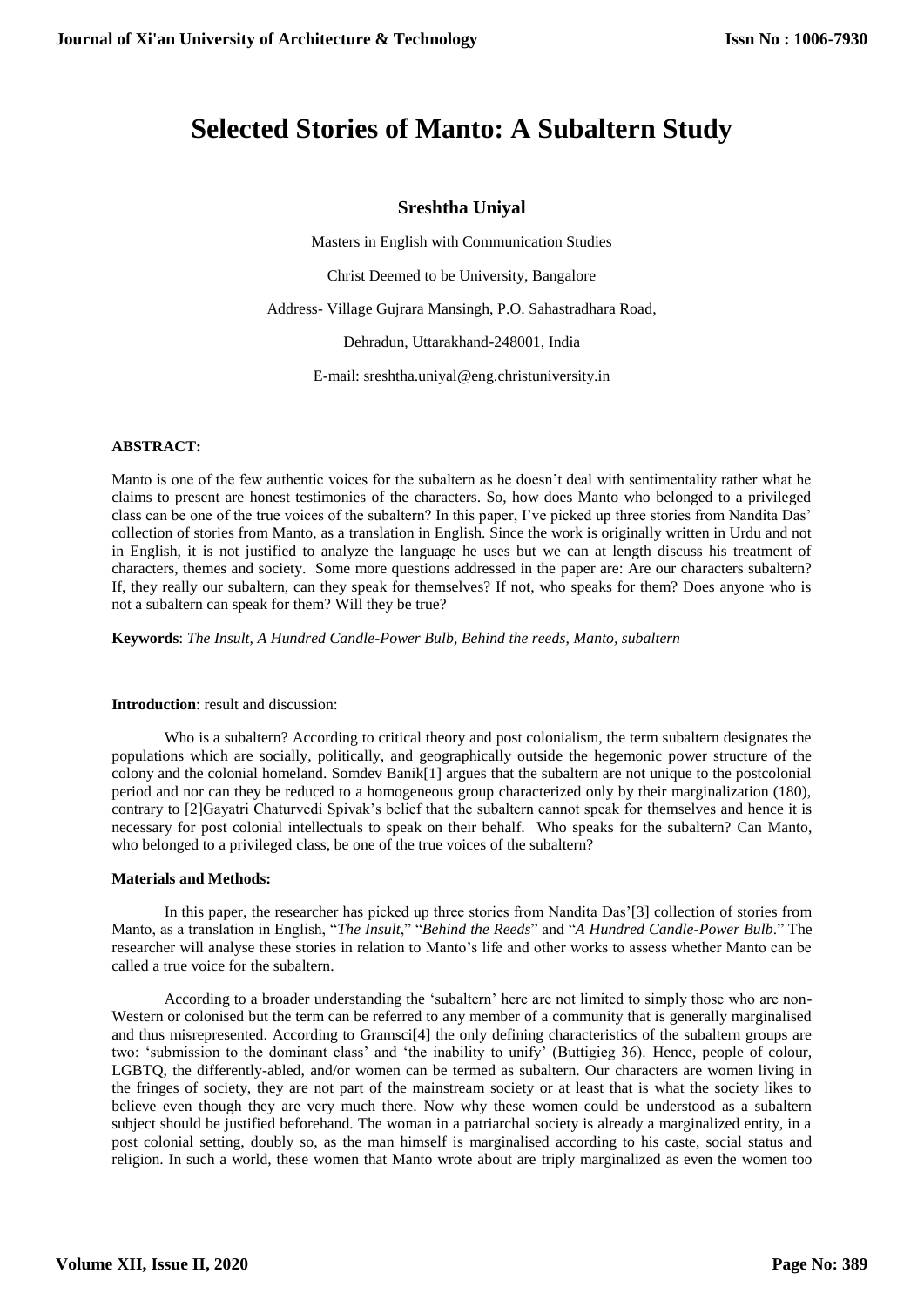look down upon them and considered beneath them. Even though parts of India, allow legalised prostitution, it is not a profession, people are yet ready to discuss or accept.

Now that it has been established that our characters are subaltern, we move to the next question, i.e. can the subaltern speak? [5]Guha in his famous "*On Some Aspects of the Historiography of Colonial India*", published in 1988, indicates a common trait which the subaltern groups share: "In spite of such diversity, one of its invariant features was a notion of resistance to elite domination" (Guha 4).

In the two stories, *The Insult* and *A hundred Candle-power bulb*, the protagonists resist against their situations but it is not a case of full liberation.. Manto's Marxism here is gendered, without any doubt the women are suffering more because they are a woman and an exploited male worker would not be struggling the same. [6]Manto's essays (1955) show major concern with the desperate state of sexual workers, and it is through his feminism that he discards the abstract notion of subalternity and highlight how gender makes "the woman who didn't have a father's shelter, had no education, ...a broken pebble from the pavement" (204). The short stories are not, as they may seem in abstract terms, empowering; they are a wretched cry that ends in silence there is nothing to be done. There is a clear aspect of long silence in these stories instead of the freedom to express and oppose. Hence, it is clear that only the efforts of the marginalised is not enough and we need to have people from the main stream to speak for the subaltern.

Who, then takes up the responsibility for speaking for the subaltern? The problem with writers is that the representation of the subaltern is relative to the context of the writer representing them and any privilege that writer may have over them in terms of race, class, and/or gender. Most writers either misrepresent the subaltern or victimize them to a level that we feel pity for the characters but feel no association and the stories are forgotten in a while, but not with Manto. Manto belongs to a long tradition of highly gifted authors who had the occasion of personally encountering and confronting the cumbersome machinations and the at times mindless and oppressive logic of authority. His fiercely independent and diverse expositions of overt and implicit exploitations through the mechanisms of colonialism, nationalism, religion, class, and sexuality, irked many; his stark exposes of the dark and sombre facets of the human condition regularly riled up ideological adversaries as well as prudish aesthetes. And the more they berated and ostracized him the more scathingly he wrote. He was charged criminal trials in and after the colonial rule, both in India and Pakistan for allegedly obscene writing. Before, we move into how he dealt with the subject of subalternity and whether or not he was able to do justice to his characters, let's understand the man and why prominent amongst the several accusations routinely hurtled at Manto, most popular was that of writing obscene stories.[7] In another famous essay *Lazzat-e-Sang (The Taste of Stones*), a typically candid Manto retort to the charge of obscenity as:

> God alone knows why the prosecution describes a short story as obscene when it is not even remotely so – if I want to mention a woman's breasts then I will call them a woman's breasts – a woman's breasts can't be called peanuts, or a table or a shaving razor – though it has to be said that for some people the very existence of women is an obscenity, but what to do of that … (636-637).

When the prosecution or the witnesses or the court pointed to an extract that they thought were particularly offensive choice of words in his stories, Manto would counter:

> There are few words that are obscene per se. It is usage which can make the chastest of words obscene. I don't think anything is inherently obscene. However, even a chair or a cooking pot can become obscene if presented in such a way – things can be deliberately made obscene to serve a particular purpose (633).

But why write on a potentially sexual theme in the first place? To this Manto retorted that he refused to be cowed into restricting himself to themes that some officially sanctioned morality approved of. In his own words:

> A hardworking woman who finds peaceful sleep at night cannot be the heroine of my story. My heroine would rather be a harlot who lies awake at night and whose day-time rest is often disturbed by nightmares of impending old age – her heavy eyelids encrusted by years of lost sleep can be the theme of my story. Her filth, her ailments, her irritability her profanities – they all appeal to me  $-I$  write about them  $-$  and I bypass the soft speech, the glowing health and the sophistication of domesticated women (619-620).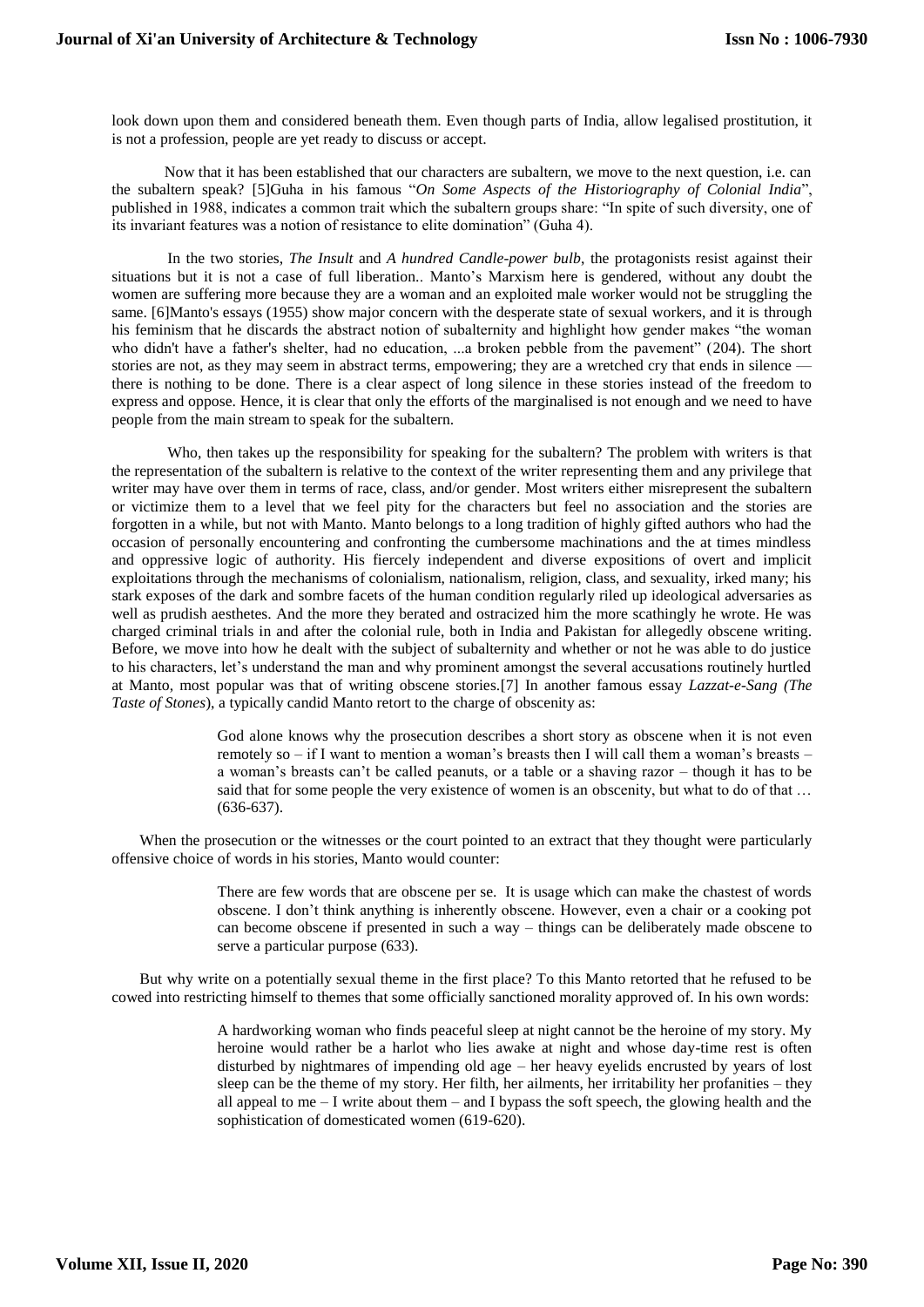He agrees that the sequence of events in the story may be thought vulgar in isolation, but they were necessitated by the demands of realism and the plot of the story was neither obscene nor did they incite licentious behaviour. He pointed out that there would always be those who would see obscenity where it did not even remotely exist, and thus the fault lay with their tainted gaze and not in the artist's art.

In his story prostitution is seen as an industry. The exchange of money is continuously highlighted, and also the dependence of all the characters on it. He highlights how society should take responsibility for the state of prostitutes in a very straightforward manner. Consider, for instance, the following statements: [8]

> What reason could there be for such hatred to be shown only when a woman offers to sell what she has of value –her body? A woman who honestly puts her wares on display, and sells them without an intention to cheat, is such a woman not virtuous? (204-205)

On the other hand, he expresses his concern and solidarity for the women who are nothing but slaves of the patriarchal capitalist system. A system which is corrupted morally to such an extent, that it condemns its most diligent worker to the label "whore". Manto for his readers reinforces the idea that women as prostitute are a handiwork of an artificial social order created by and for men where women are transacted, exchanged, traded and stocked in the form of a commodity. The prostitute remains to be considered. Explicitly condemned by the social order, she is implicitly tolerated. But how does Manto achieve all of this?

To understand Manto's craft, we'll look into the three stories. The pimp Ram Lal in 'The Insult' doesn't understand the inexplicable suffering of the whores he sells. He says "But at least you find a way to get liquor. I swear to God, when I see your empty bottles and smell the wine, I really want to be reborn a whore" (48). The exhausted opening of the story relegates her sexuality as purposeful. A deeper reading finds it hollow and strikes it against the apparently more wholesome 'wife' (Dharam patni). The class difference is introduced as she calls him 'seth' (sir) and in that manner, she willingly allows him some authority –a socially higher status as well as command over her sexuality. [9]This desperate outlook towards her routine made her sexuality commercial, object like and property to her room –chaotic, messy, uncared for, and in a search for a definitive ownership. In effect, then her sexuality carries no identity except that which comes through the geography and anatomy of the room she was housing in. She wishes for love to melt within her body, in a manner that is deeply maternal and nurturing but sexual. Second, Sugandhi's walk in her floral sari to the gentleman's car places her outside the comfort and security of her room and stands her at the end of the lane which metaphorically could be the boundary between the dominant national male and the secular prostitute. The dialogues and condescending action of the gentleman then silently but not surprisingly lead to the eventual insult that crash of her self –esteem as she already is vulnerable to the national. It is one thing, as Manto portrays, to crave/desire to be the woman and another to be rejected by the arrogance of the masculine and the convenient patriarchy that society allows.

#### **Result and Discussion:**

In all three stories, the protagonist is a prostitute. But they are not alike at all. In the world, where we only see women as a virgin, a mother or a prostitute, Manto presents a more human and inclusive identity of these characters. In "The Insult" Sugandhi's character is a prostitute who is longing for commitment and love. When Seth leaves her side early to go back to his loving and caring wife, she automatically becomes the other. She has the capability to love anybody and finds a home in Madho. Madho, in turn, exploits her physically and monetarily. In the end, she is left alone in an empty room, where she pets her dog like a mother and falls asleep. On the other hand, in "Behind the Reeds" the girl doesn't even know she is a prostitute. She thinks it is usual for girls to have such relationships and loves and takes care of each man carefully. She has a child-like innocence and is ignorant towards life on the other side of the reed. In the third story, A Hundred Candle-Power Bulb, however, we see another contrasted figure of the woman who is so tormented with lack of sleep and rest, that instead of the image of a mother or caregiver, she turns into a killer. Manto does not believe in the myth of women rather presents how he sees them in the society. He does not try to categorize them or label into a particular section but as individual characters in his stories are sketched, often blurring lines between facts and fiction.

He also throws light on the treatment of subaltern women as commodities by the men belonging to the upper section of the society. Whether it is the girl in "behind the reeds," Sugandhini or the unnamed woman in "A Hundred Candle- Power Bulb" they all are used by the men in exchange of some money, and other people like Sardar, Madho and the broker, too gain interest from this exchange.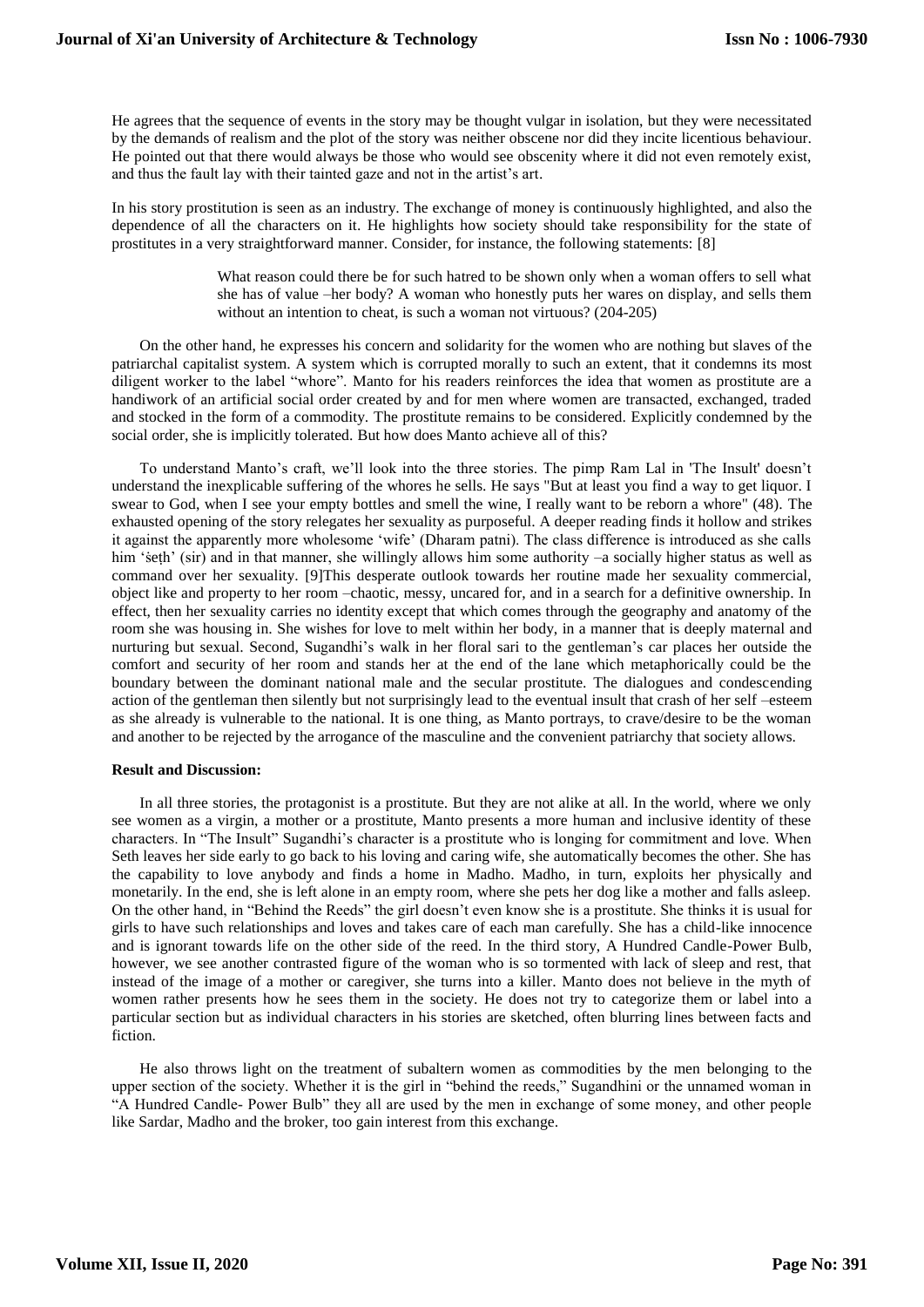His portrayal is not only limited to the sexuality and characteristics of these women, rather he presents a very personal understanding of his characters. These women have similar wants like any other women in the world. The woman in "A Hundred Candle- Power Bulb" just wants to sleep while Sugandhini wishes to build a home with the person she loves and the one who loves her back. These are very basic wants for anyone to have but their condition does not allow them to achieve what they desire. Even the people who are marginalized but not as much as these women do not hesitate in exploiting the people.

He doesn't show them as a victim, but a woman with all kinds of desires. Nawab has grown in a place akin to the "cave" that Plato uses as an allegory in his book Republic. Manto says that Nawab is not at all aware of the social order and perhaps she thinks that what she does is the norm. In her routine lies a monotony that does not faze her because she is not aware of the world beyond those reeds. In this sense Nawab is different from Saugandhi, the character in 'The Insult" who knows her social status and rather lives in a well defined spacetime, aware of her predicament. Nawab is triply marginalized, though Saugandhi is not better, although Saugandhi acts the roundness of character that Nawab lacks.

#### **Conclusion**

Now, we go back to the question, why is Manto any different than the other writers, for example, Mahashweta Devi. On one hand, where Mahashweta Devi evokes sentimentality and sympathy for her characters, Manto does not provide this liberty to his readers. He only presents facts and an emphatic gaze towards his characters. He always maintains an emotional distance from his characters, which is rare in subaltern studies. Even though Manto did not belong to the subaltern he observed the prostitutes very closely in his neighbourhood and craftily sourced many of his stories.

#### **References:**

[1] Banik, Somdev. *Giving the Lie: Ingenuity in Subaltern Resistance in Premchand's Short Story'The Shroud'*.

Rupkatha Journal on Interdisciplinary Studies in Humanities (ISSN 0975–2935), Volume I, Number 2,

Autumn.2009.

[2]ChakravortySpivak, Gayatri. *Can the Subaltern Speak?* 1988.

- [3]Manto, Sadat Hasan. Fifteen Stories. Selected by Nandita Das. Rajkamal Prakashan Pvt. Ltd. New Delhi. First Edition. 2018.
- [4]Buttigieg, Joseph A. Subaltern *Social Groups in Antonio Gramsci's Prison Notebooks* In: Cosimo Zene (ed). The Political Philosophies of Antonio Gramsci and B. R. Ambedkar. New York: Routledge. 2013.
- [5]Guha, Ranajit.*On Some Aspects of the Historiography of Colonial India*. In: Vinayak Chaturvedi (ed). in Mapping Subaltern Studies and the Postcolonial. London: Verso. 2000.
- [6]Ballart, Clara. *"Like a Broken Pebble from The Pavement" — Two Readings on Subalternity and The Woman Condition In Saadat Hasan Manto's "The Insult*." Indialogs. Vol 5. 2018. <https://doi.org/10.5565/rev/indialogs.101>